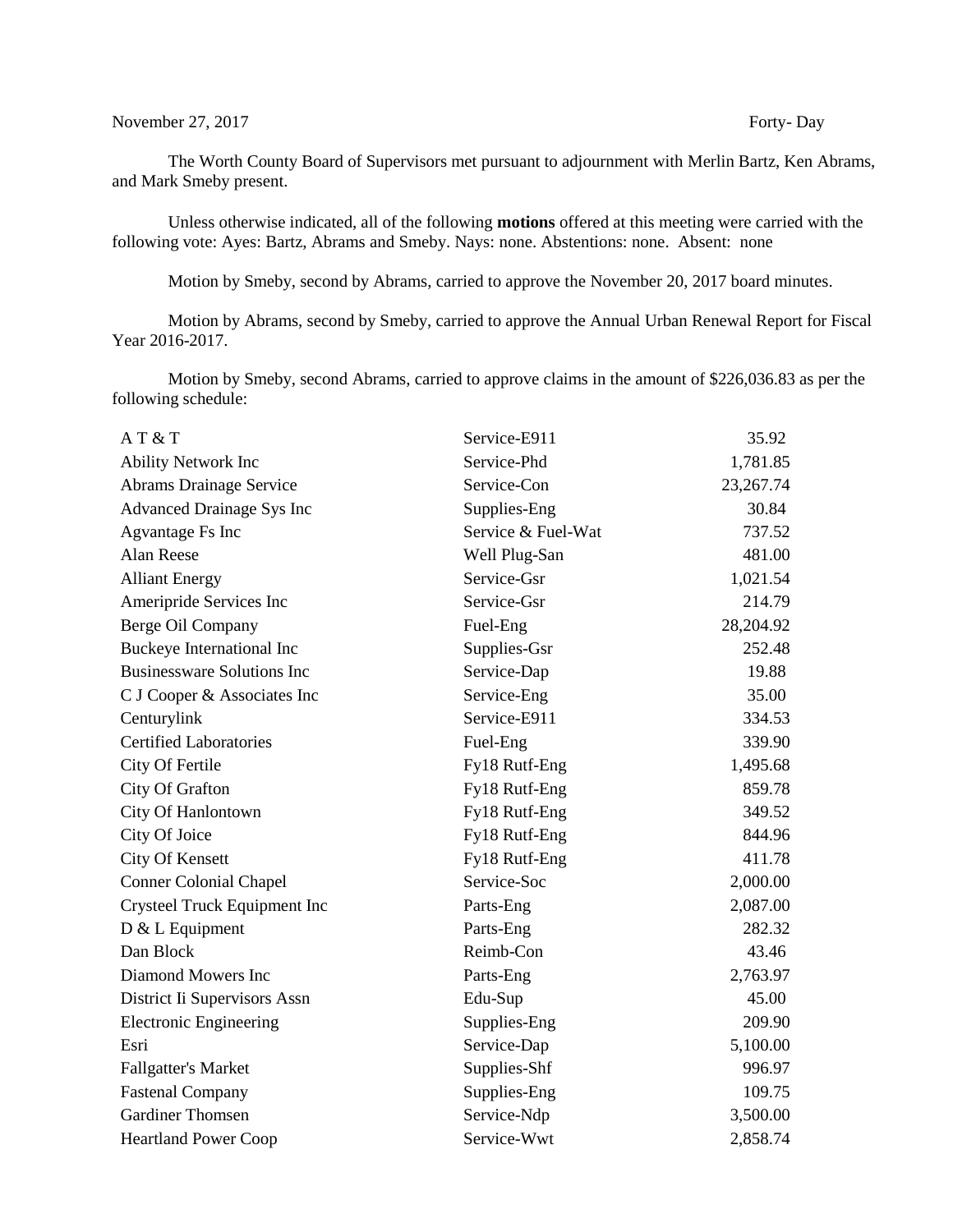| Ia Homeland Security               | Service-Ema           | 6,695.50  |
|------------------------------------|-----------------------|-----------|
| Ip Pathways                        | Service-Dap           | 5,000.00  |
| <b>Isac</b>                        | Edu-It/Gis            | 390.00    |
| Isac Group Health                  | Health Ins Prem       | 67,213.00 |
| Jeff Greve                         | Reimb-Aty             | 607.64    |
| <b>Knudtson Automotive Service</b> | Service-Shf           | 1,051.65  |
| Kountry Kupboard                   | Supplies-Ema          | 39.00     |
| Lake Mills Pump Service            | Service-Wat           | 256.00    |
| Larsen Plumbing & Heating Inc      | Service-Cap           | 17,093.04 |
| Lawn's Plus                        | Service-Wwt           | 75.00     |
| <b>Lawson Products Inc</b>         | Parts-Eng             | 562.76    |
| Liberty Tire Recycling Llc         | Service-Sdp           | 597.14    |
| Mail Services Llc                  | Service & Postage-Trs | 263.07    |
| Marco Technologies Llc             | Service-Trs           | 693.23    |
| Martin Marietta Materials Inc      | Rock-Eng              | 612.11    |
| Mediacom                           | Service-Dap           | 199.95    |
| Nate Moretz                        | Well Plug-San         | 444.00    |
| Nena                               | Service-E911          | 137.00    |
| Northwood True Value               | Supplies-Con          | 114.87    |
| Nsb Bank                           | Supplies-Rec          | 14.25     |
| Peopleservice Inc                  | Service-Wat&Wwt       | 15,429.01 |
| <b>Pinnacle Quality Insight</b>    | Service-Phd           | 150.00    |
| Popp Farm Drainage                 | Service-Eng           | 1,430.00  |
| Quality Traffic Control, Inc.      | Supplies-Eng          | 1,196.00  |
| <b>Reinhart Food Service Llc</b>   | Supplies-Shf          | 497.69    |
| <b>Richard Bruns</b>               | Well Plug-San         | 552.00    |
| S & S Locker & Catering            | Supplies-Ema          | 54.12     |
| Shred Right                        | Service-Phd           | 83.20     |
| <b>Staples Credit Plan</b>         | Supplies              | 134.64    |
| <b>Staples Credit Plan</b>         | Supplies-Phd          | 49.92     |
| Sure Service Co                    | Service-Phd           | 162.50    |
| <b>Thomson Reuters</b>             | Supplies-Cta          | 206.70    |
| Truax Company Inc                  | Supplies-Con          | 581.28    |
| Us Cellular                        | Service-Eng           | 26.28     |
| Ver Helst Snyder Drug              | Supplies-Trs          | 93.09     |
| <b>Verizon Wireless</b>            | Service-Eng           | 668.51    |
| Victra                             | Supplies-Mha          | 53.49     |
| Visa                               | Supplies-Con          | 1,913.02  |
| Waste Management                   | Service-Sdp           | 2,588.46  |
| Watson & Ryan Plc                  | Service-Asr           | 912.20    |
| Western Petroleum Company          | Supplies-Eng          | 926.64    |
| Whks & Co                          | Service-Eng           | 2,184.00  |
| Win-Worth Betco                    | Fy18-2nd Qtr Pymt     | 12,500.00 |
| Worth Co Sheriff Petty Cash        | Postage-Shf           | 36.13     |
| Worth County                       | Health Ins Prem       | 762.00    |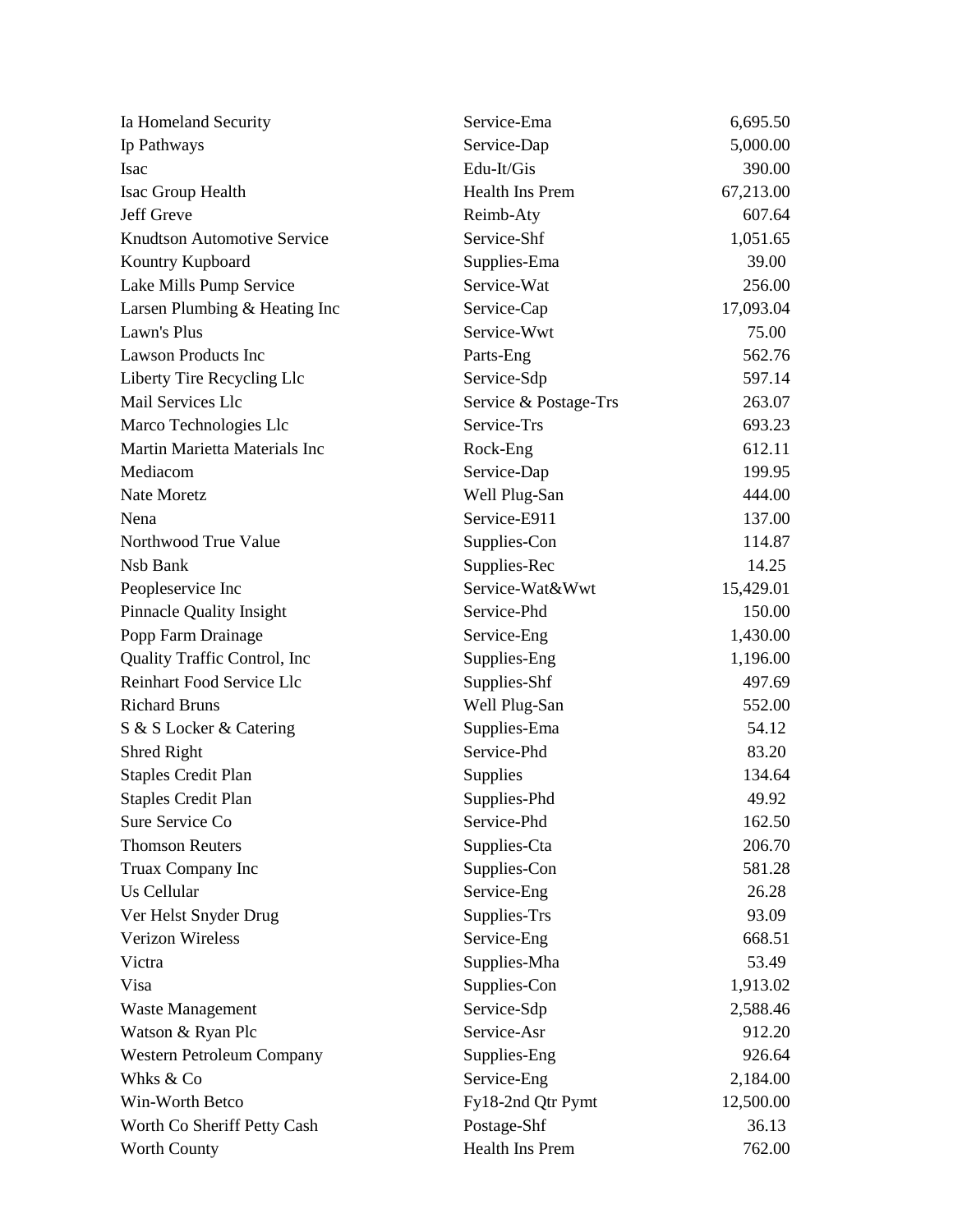Worth County Extension **Edu-Con** Edu-Con 70.00

**Grand Total**  226,036.83

Motion by Smeby, second Abrams, carried to approve drainage claims in the amount of \$12,077.04 as per the following schedule:

| Popp Farm Drainage | DD#22 Main/Lat12&13 | Tile Repair        | \$360.54    |
|--------------------|---------------------|--------------------|-------------|
| Hudson Law Firm    | DD#21 West Main     | Land Acquisition   | \$312.50    |
| Hudson Law Firm    | DD#23 Main          | Second Appeal      | \$158.50    |
| Bolton & Menk Inc. | DD#23 Main          | Reclass            | \$5,388.50  |
| Bolton & Menk Inc. | DD#21 West          | Project Bid        | \$5,857.00  |
|                    |                     | <b>Grand Total</b> | \$12,077.04 |

Motion by Smeby, second by Abrams, carried to recess the regular session.

Motion by Smeby, second by Abrams, carried to open the public hearing for the FY17/18 Budget Amendment at 10:00 A.M. Worth County Auditor explained the amendments being made to the current budget. Public comment was heard.

Motion Abrams, second by Smeby, carried to close the public hearing at 10:06 A.M.

Motion by Smeby, second by Abrams, carried to reconvene the regular session.

Motion by Smeby, second by Abrams, carried to approve Resolution #11/27/2017

## **RESOLUTION #11/27/2017 Amend Fiscal Year 2017/2018 Worth County Budget**

**WHEREAS,** RESOLUTION #11/27/2017 Amends Fiscal Year 2017-2018 Worth County Budget as was published in official County newspapers (Northwood Anchor and Manly Junction Signal) November 15 & November 16, 2017,

**WHEREAS,** Revenues amended are: EMA State Training Grant - \$2,026; Iowa Fireworks Land Rent & Donation - \$9,334; WCDA - Body Cam Grant - \$11,250 - Escrow Account/2015 Refunding Bonds - \$67,686 Expenditures amended are: HVAC Replacement in Sheriff's Department - \$30,000; EMS Training Expense - \$2,026; Sheriff Budget Omission Fix - \$1,000; Body Cams - \$11,250; Probation Vehicle - \$46,000; Sheriff's Kitchen Remodel - \$67,432; Homeward Housing Trust Fund - \$5,000; Gas Line Engineering and Court House Study - \$450,000; Attorney Fees - \$10,000 - Long Term Interest Payment - \$67,686 Budget Expense Adjustment - General Drainage - Department 91 to Department 92 - \$12,850

**BE IT DULY ADOPTED** this 27<sup>th</sup> day of November, 2017, with the vote thereon being as follows:

AYES: Abrams, Smeby, Bartz NAYS: N/A ABSENT: N/A

## WORTH COUNTY BOARD OF SUPERVISORS

Merlin Bartz, Chairperson Kenneth J. Abrams, Co-Chairperson Mark Smeby, Supervisor

ATTEST: Jacki A. Backhaus, Board Clerk and County Auditor